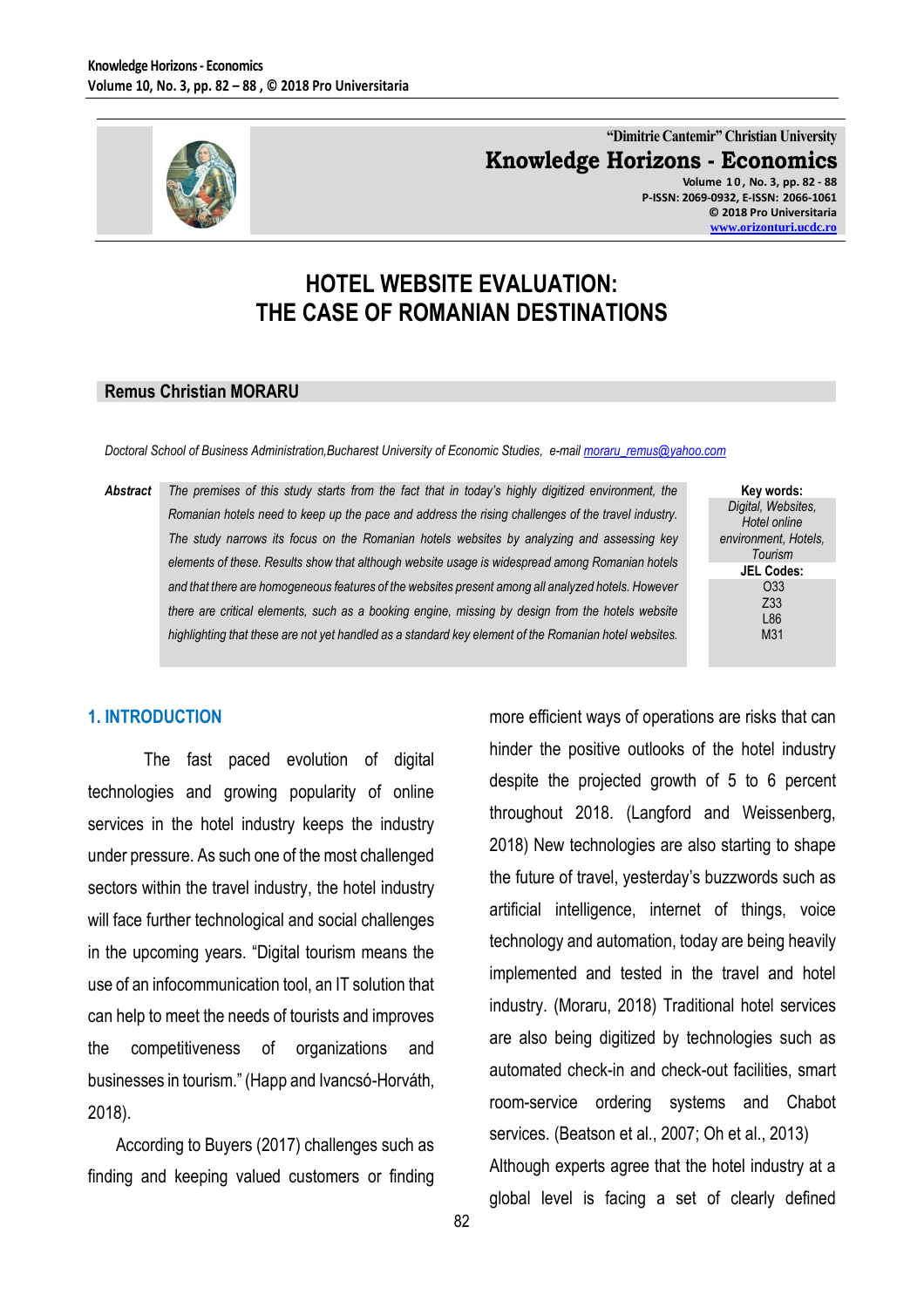challenges, the current paper wishes to understand and evaluate the technological challenges more so the digital challenges of the hotel industry on a national level within the borders of Romania. It is clear that the importance of digitization within the hotel industry becomes a must and that hotels without a digital strategy will not survive in the upcoming years. The paper tries to evaluate the current state of the Romanian hotels website, their strength and their weaknesses and tries to come with potential suggestions.

# **2. THEORETICAL ASPECTS OF THE HOTELS WEBSITES**

As a cornerstone of the hotels digital environment (Moraru, 2018) the hotels website serves as multipurpose platform where customers can obtain a set of information about the hotel and its surrounding. More importantly the hotels website serves as a two way communication platform where customers can also interact with the hotel and can undertake actions such as booking a room or a service provided by the hotel or other third parties. Many industry experts from digital marketing companies like hotellinksolutions.com or hoteliyo.com agree that a hotel website needs to respect a set of industry standard elements in order to bring the minimum customer satisfaction. In accordance with the specialized literature and industry standards this paper identifies a set of key features of a hotel website: mobile optimized, booking engine; payment gateway; hotel and facility information; communication; Surrounding Area Information; social proof and security.

To get an overview and give a firm understanding to the reader of each key element of the hotels website, the above mentioned features will be elaborated and further discussed:

a) Hotel and facility information provides information on a range of services and features a hotel can provide to its customer. Information such as:

- Room Information sharing the number one asset what the hotel can offer it's guest is critical. The better and more elaborate the room information is the more it helps potential guest in their booking decision making.
- Facilities Information It's crucial for hotels to understand the needs of their guest and to develop facilities accordingly, nevertheless it is just as crucial to communicate these facilities to the hotels clientele. Pointing out on the hotels website services such as Wi-Fi, restaurant, pool, gym, airport pick-up or room service further helps in the decision making process of the customer.
- Location Map putting the hotel on the map is another small but yet important element of the digital strategy of the hotel, incorporating this map on the hotels website make it more easier for the guest to understand the exact location of the hotel, thus finding it easier when traveling or to make travel arrangement according to the hotels location.
- Pictures/Videos are the first key element in the hotels website that invoke emotions in the hotels potential customer. According to Brian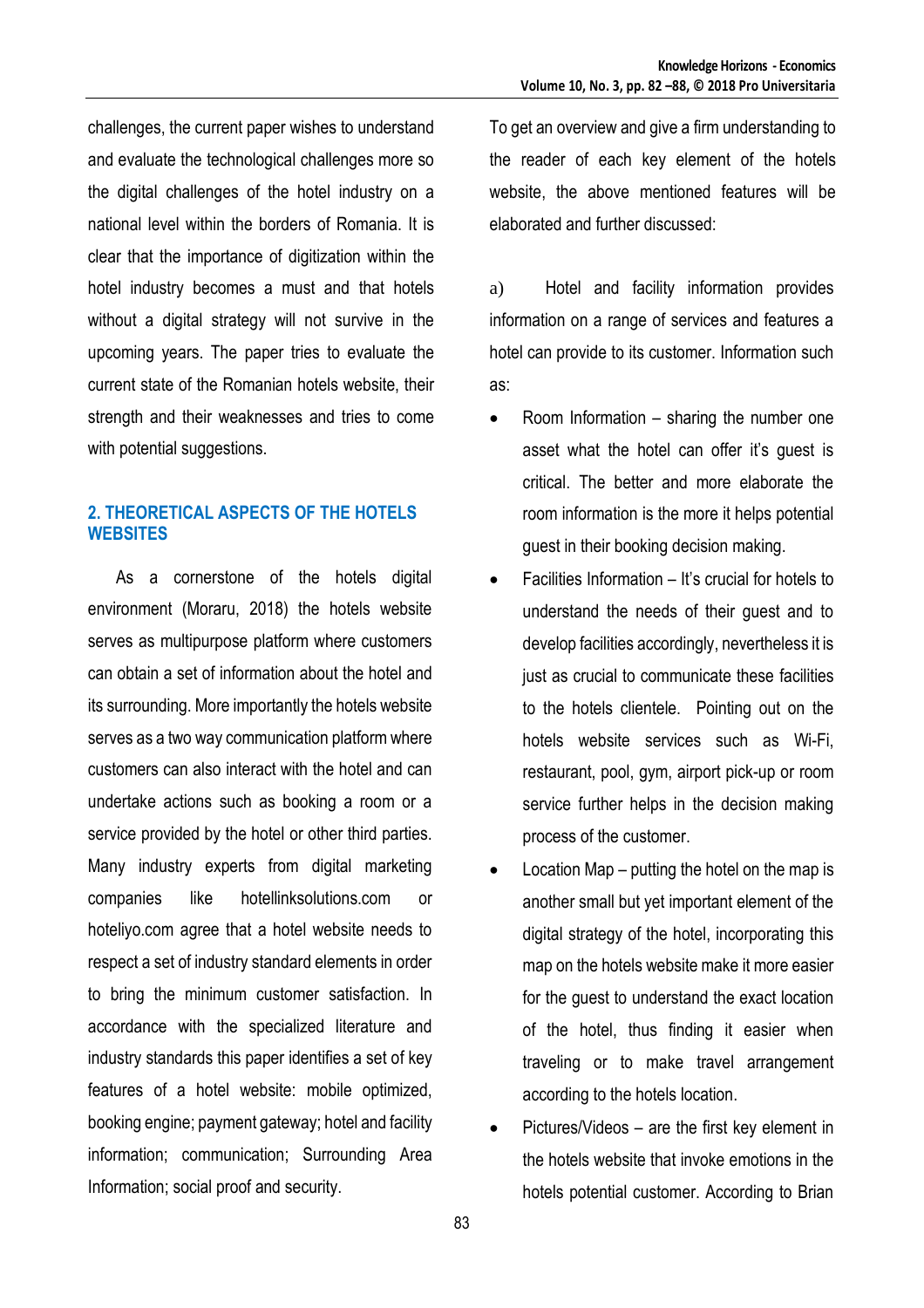Payea head of industry relations at [TripAdvisor](http://www.tripadvisor.co.uk/) "Travelers are 150% more engaged on listings with 20+ photos, than those with only a few photos." (Payea, 2011). A good selection of photos showing the different room types and hotel grounds, facilities, lobby area and hotels near vicinity etc can be the difference between a converting and a non-converting hotel website.

b) Communication and more so fast communication is key in today's fast paced digital environment. Customers are accustomed that they receive information fast and that's no exception in the case of the hotels.

- Contact information getting in touch with a hotel should be easy, as such the hotels website should contain information about the contact details. Also the more ways a hotel can be contacted (Skype, Messenger, etc.) the better, this allows the customer to reach out based on his preference and not getting out of his/her comfort zone unnecessarily.
- Newsletter mostly used for marketing purposes however it can have an added value if the content shared represents additional value to the customers and this happens on a regular basis. As such hotels can efficiently communicate with their subscribers vie wellcrafted newsletters that differ from the traditional marketing newsletter as the message is rather informative and offers valuable information to its readers. i.e announcing upcoming events in the area.

 Frequently asked questions (FAQ) – a FAQ section on the website has its practicalities amongst others it may reduce unnecessary workload on the reception.

c) Surrounding area information, allows customers to further understand the hotels and its surroundings and why they should book that particular hotel. The broader perspective it can give its customers the better overview the customer gets and ultimately being in the possession of decisive information.

- Description of the surrounding environment is vital for a hotel website, according to a study conducted by Law and Cheung (2004) there are no differences among different hotel categories providing online information about a hotel's surrounding area. This leads to the conclusion "that hotels of all star categories should be able to provide adequate information about their nearby environment as it provides additional benefits for website users." (Moraru, 2018)
- Accessibility as afore mentioned in regards to the map it's important to highlight accessibility information so guest can plan their trip in advance to the hotel. "Listing various options to get to the hotels, such as public transportation possibilities or suggested cabs and routes can help visitors to decide which options they might prefer." (Moraru, 2018);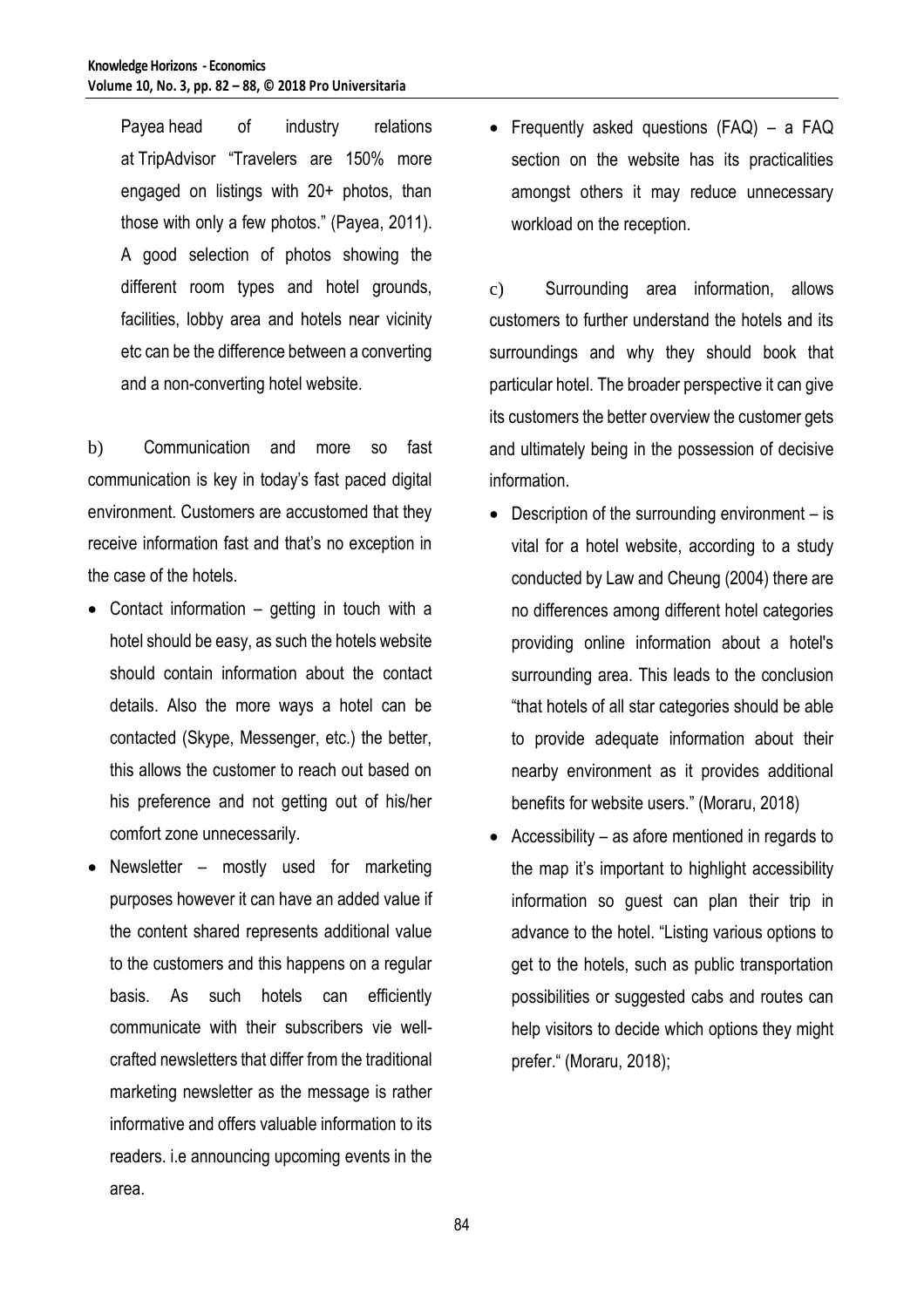d) Surrounding Photos – Just as in the case of hotel images, images capturing the surrounding area of the hotel are extremely important, as they convey the surrounding ambiance and setting.

e) Social proof reflects that the hotel is engaged with its customers through the social media platforms. This can happen in various ways depending on the level of involvement of the hotel.

- Testimonials and guest reviews is one of the most common forms of social proof, customers are increasingly turning to social media websites and reputation management websites such as TripAdvisorTM to share experiences and express their feedback directly with the hotel or other consumers through electronic word of mouth (Akehurst, 2009).
- Direct feedback from customers with the continuous evolution of the social media platforms, they shifted their attention towards communication, as such more and more customers turn to social media platforms as a primary means of communication. As such companies among them hotels realized that this is a great opportunity to gather direct feedback form their customers in an easy less formal way. Mobile friendliness can't be emphasized enough as by 2018 the majority of the travel industry have adopted a mobile first philosophy.
- Mobile friendly website nothing shows more emphasis on the importance of mobile websites than the Google search update from April 21, 2015, when they introduced mobile-friendliness as a ranking signal in their search results,

meaning that mobile friendliness is critical not just for a better user experience on mobile devices but for user acquisition as well trough Google; search results.

g) Booking engine – the booking engine is a web based application which helps the hotels to receive reservations through their own website. "Electronic hotel distribution can make booking a hotel's services more efficient and responsive, as compared to the former approaches using the telephone or mail." (Carrol and Siguaw, 2003, p. 38). This statement has proven itself in various examples throughout time, thus arriving to the point where hotels without an online booking engine are risking underperforming compared to their counter parts integrating a booking engine on their website.

- Live rates and instant availability Live rates and instant availability should be an inbuilt feature of the hotels online booking engine as trough this data can the hotel assure itself that he can serve its users request instantly on the website and to carry out the booking process.
- Payment Gateway it is crucial to provide the users at the end of the booking flow a payment gateway that allows to process and secure payment, thus securing the booked room for the guest. Several payment gateways are provided by banks or other payment gateway providers such as Paypal that can be used to process payments with debit or credit cards of the customers.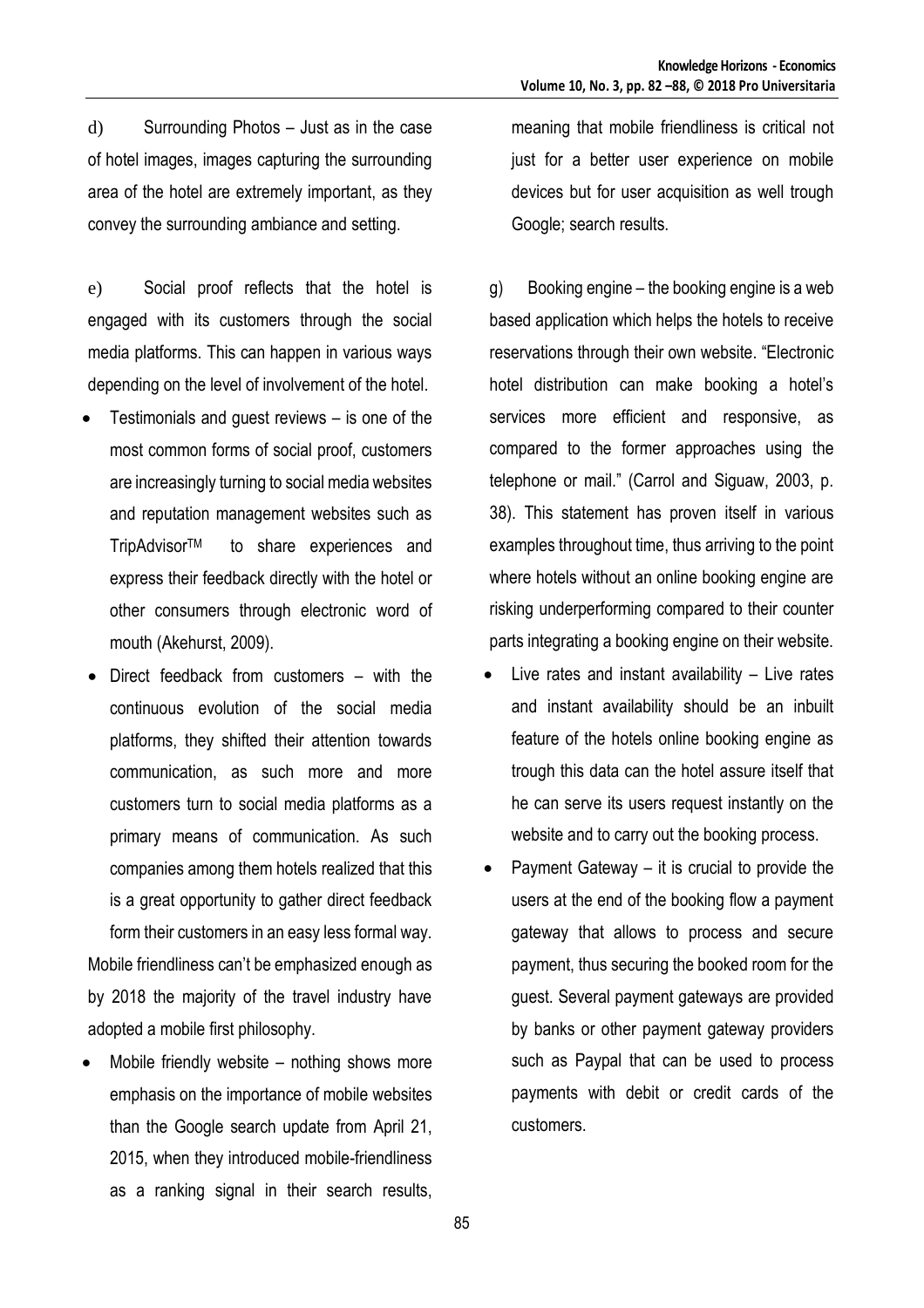• Security – when online transaction and personal data is involved security of the website plays a critical role. Accommodation providers need to secure their entire website including the booking page to ensure their users that the information exchanged via the website is in safe hands. To identify if a website is secured, guest can simply refer to the URL (Uniform Resource Locator) of the website. "If the website is not secured the URL will appear starts with http:// (Hypertext Transfer Protocol) only. On the other hand if the website or webpage is secured the URL (Uniform Resource Locator) starts with https://. Notice the difference, the little "s" after http means that an extra layer of SSL/TLS (Secure Sockets Layer) encryption has been added to secure the communication." (Moraru, 2018).

## **3. OBJECTIVES AND METHODOLOGY**

The objective of this paper is to map out the Romanian hotels website trough content analysis in order to get a better overview on the overall state of the Romanian hotels digitization. In order to map out and identify the hotels websites in Romania, based on the 2016 Tripadvisor's traveler choice awards in Romania a sample of 98 accommodations regardless of their star category is analyzed. The accommodations are picked based on the top ten destinations highlighted on Tripadvisor, namely in alphabetic order: Bucharest, Brasov, Cluj-Napoca, Iasi, Oradea, Sinaia, Sighisoara, Sibiu, Timisoara and Tirgu Mures. The accommodations were chosen trough the Tripadvisor's traveler choice awards to help uncover

those destinations that are frequented by travelers as such a higher number of online engagement with the hotels website is more likely, also it is important to mention that per destination only the top ten accommodations have been analyzed. The accommodations are analyzed in 10 batches of ten, each group of ten belonging to a particular destination. Following the literature and industry standards, the paper sets out to identify the key elements of the analyzed hotels website. These elements are as follows: mobile optimized, booking engine; payment gateway; hotel and facility information; communication; Surrounding Area Information; social proof and security.

### **4. RESULTS**

An in-depth analysis of the selected 98 hotels has been set up to map out and evaluate the key website elements. It was identified that the analyzed hotels have a clear pattern that outlines the before mentioned key elements of a hotels website. Out of the 98 analyzed hotels, 97 have a website, which was in line with the previous expectations, whereas the remaining one was under maintenance at the time of the research. However findings show varied results regarding the key features of the hotels websites. The results show that there are homogeneous features of the websites, such as room information and photos contact and address details, which were common at each hotel, however, critical features such as booking engine, mobile enabled website, security features (SSL encryption - Secure Sockets Layer)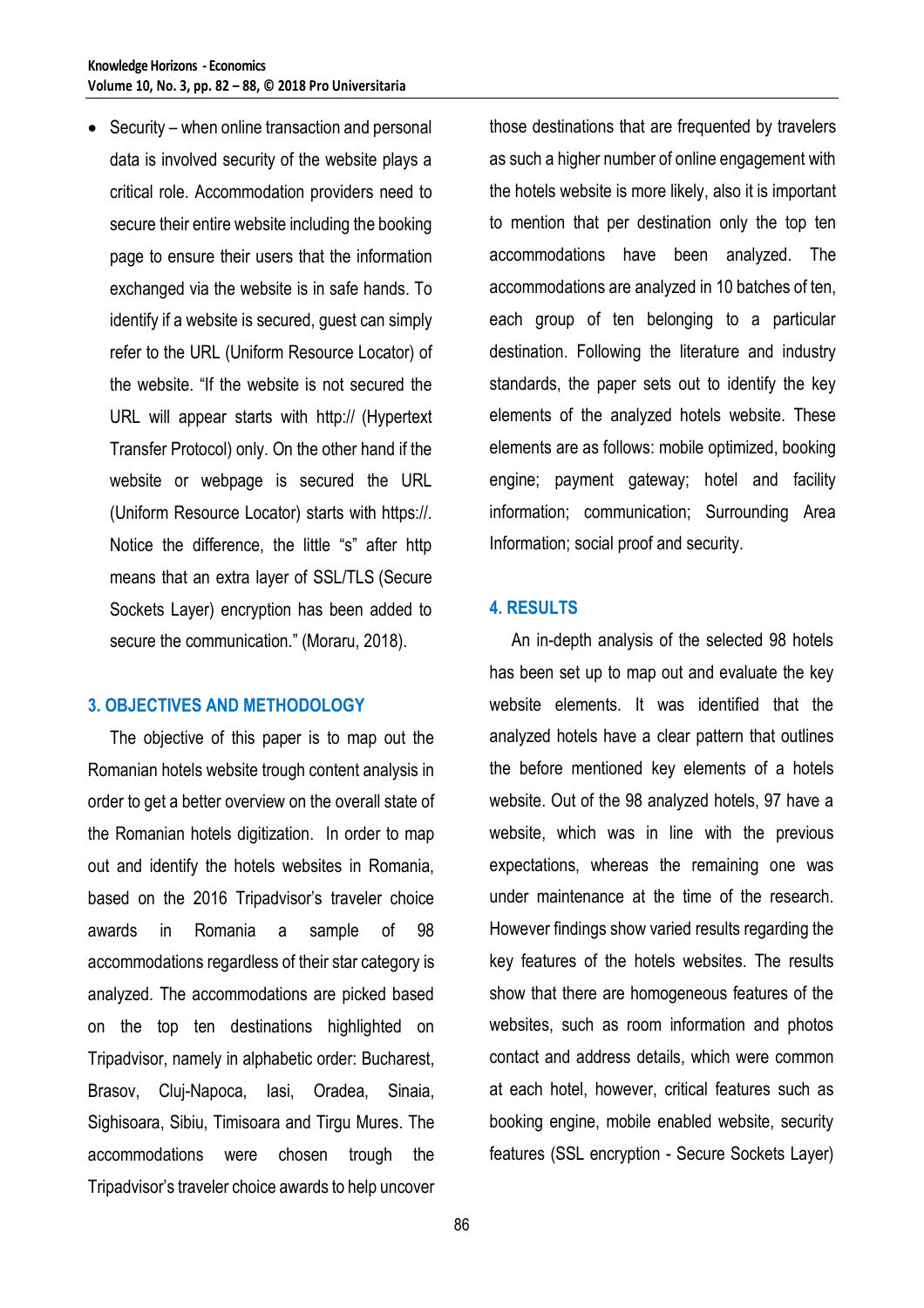or information about the accommodations surroundings have shown discrepancies.

Due to Google ranking factors making it a requirement for website to be mobile enabled, hotels who are not complying with this rule "will fall back in Google search ranking and, as such, they are prone to losing valuable traffic and business opportunities." (Moraru, 2018) Despite Google requirements and the consequences of not being mobile enabled 37% of the websites owned by the hotels do not comply with this expectation.

Further analysis reveals that nearly half, 42,8%, of the analyzed accommodations do not have a booking engine on their website. The results show that on city level Targu Mures (70%) leads the way in terms of hotels not featuring a booking engine on their website followed by Sinaia (60%), Brasov and Iasi (50%).

#### Fig. 1.. Usage of booking engines



*Source*: Author's own research

Another important finding is that although, also according do Google guidelines SSL encrypted websites are favored over the ones which are not SSL encrypted and thus gaining more traffic from the search results, 87% of the analyzed hotels fail

to comply. Beside out ruling possible security risks, by implementing an SSL encryption, hotels could further improve their search ranking and protect customer data.

Findings also show that 43% of the hotels are showing some kind of information about the hotels' surroundings and/or services. However in a large proportion of the cases the information shared about the hotels' surrounding was thin content, meaning little or superficial content with no detailing and no real added value compared to other publicly available sources of information.

Another key point where results show that the hotels have plenty to improve is social proof. Only 23% of the analyzed hotels had reviews displayed on their website and part of them was heavily moderated, showing mostly positive reviews compared to user feedbacks from Tripadvisor. This in turn can be taken as a lost opportunity for many hotels on many levels, as transparency and genuine communication and information helps improve overall the service quality and helps building trust. A 2014 Brightlocal.com survey shows that 88% of the users trust online reviews as much as personal recommendations, making it extremely useful for customers in the decision making process. (Moraru, 2018)

#### **5. CONCLUSION**

One of the main challenges of this paper is that the current specialized literature contains only a handful of relevant researches regarding the evolution of the hotels websites in Romania that could serve as a foundation for this topic. This